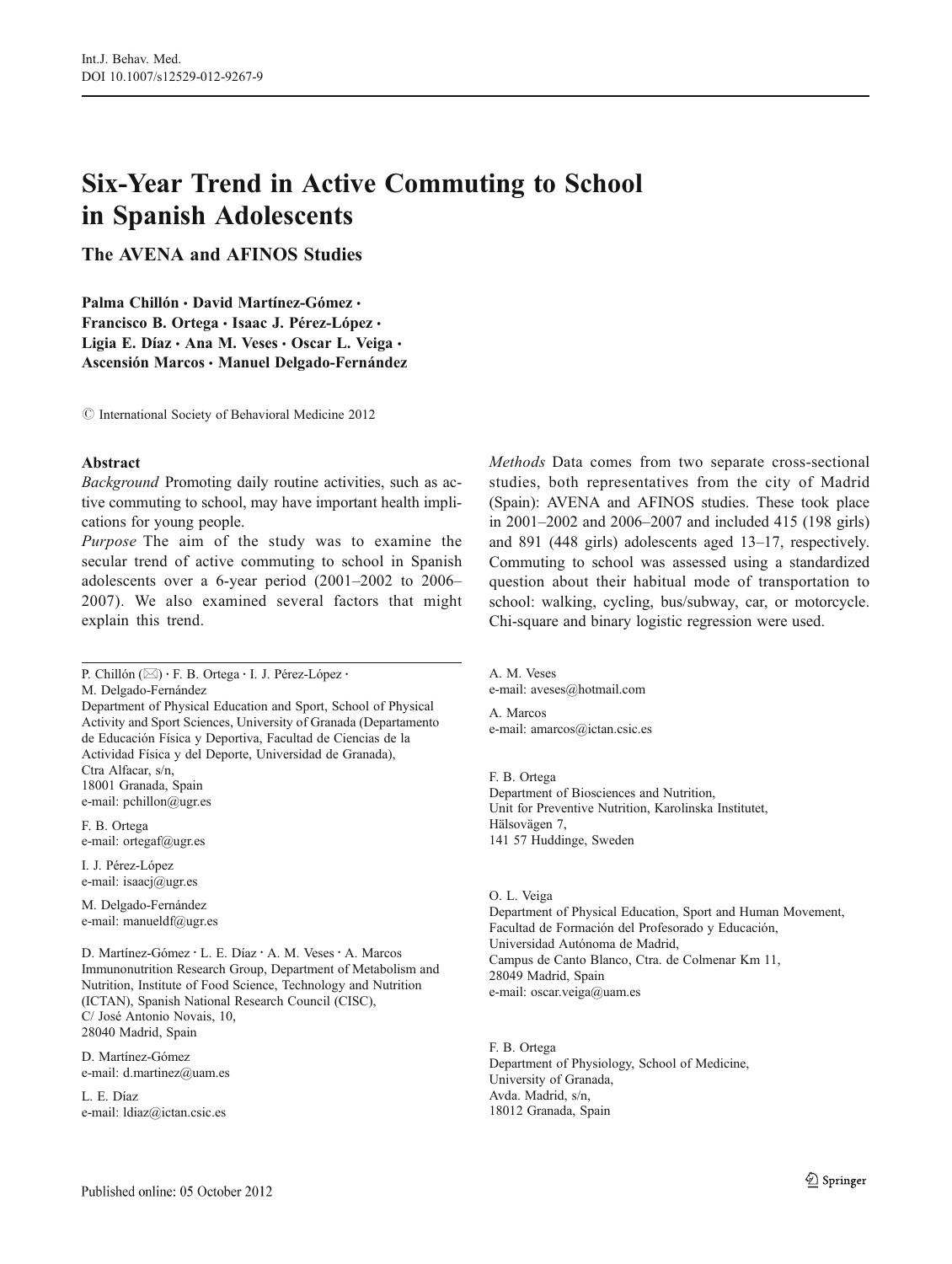Results Percentage of active commuting girls decreased significantly from 61 % to 48 % ( $p=0.002$ ) from 2001– 2002 to 2006–2007. Walking declined from 61 % to 46 % and the use of bus/subway increased from 25 % to 37 % in girls. Girls belonging to average/small families had lower odds of being active commuters than girls of large families (OR, 95 % CI: 0.69, 0.48 to 0.98). There were no significant differences in mode of commuting to school for boys  $(p=0.269)$ .

Conclusion Spanish adolescent girls in 2007–2008 had lower levels of active commuting to school, mainly walking, than their counterparts 6 years before. Belonging to a large family was related with higher active commuting in girls.

Keywords Adolescence . Active commuting to school . AVENA . AFINOS

#### Introduction

Promoting daily routine activities, such as active commuting to school, may have important health implications for young people. Active commuting to school provides an opportunity for increasing levels of total physical activity on school days  $[1-5]$  $[1-5]$  $[1-5]$  $[1-5]$  and, therefore, to enhance fitness  $[1, 6-8]$  $[1, 6-8]$  $[1, 6-8]$  $[1, 6-8]$  $[1, 6-8]$  $[1, 6-8]$  which is a marker of health in young people [\[9](#page-7-0)]. Also, it has been suggested that active transportation to school is associated with a healthier weight status and body composition in youth [[10](#page-7-0)], mainly when active commuting is bicycling [\[11,](#page-7-0) [12](#page-7-0)]. Furthermore, active commuting has shown to have social benefits (e.g., facilitate contacts between neighbors) to people and environmental benefits (e.g., less carbon dioxide emissions) for the society [[13\]](#page-7-0).

Although there is little evidence available, several studies have consistently demonstrated a decline in the last decades in the prevalence of active commuting to school among young people in the United States [[14](#page-7-0)], Australia [[15](#page-7-0)], Canada [[16\]](#page-7-0), and the United Kingdom [[17\]](#page-7-0). A study from the USA included data about the mode of commuting to school from 1969 to 2001 in young people from 5 to 18 years old. They reported a decrease of 23 % in the prevalence of active commuting to school [\[14](#page-7-0)]. A study from Australia included data from 1971 to 2003 in children aged 5 to 9 years old and 10 to 14 years old [[15\]](#page-7-0). They reported a decrease of 32.2 % and 23 %, respectively, for each age group. A study from Canada included data from 1986 to 2006 in children from 11 to 13 years old and adolescents from 14 to 15 years old [\[16](#page-7-0)]. They reported a decreased of 10.5 % and 8 %, respectively, for each age group. A study from the UK included data from 1975 to 1994 in children from 5 to 10 years old [\[17](#page-7-0)]. They reported a decrease of 9.4 % in the prevalence of active commuting to school.

A longer distance to school in the USA [[14](#page-7-0)] and a reduction of the walkable distance in the UK [[17\]](#page-7-0), seemed to be the main causes of their negative trends in active commuting to school. However, other potential predictors of youth's active commuting behaviors that were not examined, including individual characteristics (e.g., gender and age), family characteristics (e.g., socioeconomic status and parent's perceptions), school characteristics (e.g., location and administration), and physical and social environment characteristics (e.g., transport infrastructure and social norms), might be influencing these detrimental trends [[2,](#page-7-0) [18](#page-7-0)]. Information on trends and causes in active commuting to school in Southern Europe are still lacking.

The aim of this study was to examine the secular trend of active commuting to school in Spanish adolescents over a 6 year period (2001–2002 to 2006–2007). We also examined several factors that might explain this trend of active commuting to school.

#### Methods

In this study, we considered data from two separate crosssectional studies, both representatives from the city of Madrid (Spain). Data for the first measurement point were obtained during the years 2001–2002 as part of the AVENA (Food and Assessment of the Nutritional Status of Spanish Adolescents) study [[19\]](#page-7-0). The AVENA study was performed in five Spanish cities (Granada, Madrid, Murcia, Santander, and Zaragoza) and designed to assess the nutritional status of a representative sample of adolescents from Spain. The population was selected by multiple-step, simple random sampling, first taking into account location and then by random assignment of schools. The socioeconomic variable was also randomly assigned, since the selection of schools was done by random selection proportionally to the number of schools in each city district guaranteeing the presence of almost one school per district. The socioeconomic level of the AVENA sample is similarly distributed than in the Spanish society [[20\]](#page-7-0). For the present study, we selected 415 adolescents (198 girls) aged 13–17 from the city of Madrid. Data for the second measurement point was obtained during the years 2007–2008 as part of the AFINOS (Physical Activity as a Preventive Measure Against Overweight, Obesity, Infections, Allergies, and Cardiovascular Disease Risk in Adolescents) study [\[21\]](#page-7-0). The AFINOS study was designed to assess health status and lifestyle factors through a survey completed by adolescents from the Madrid region (rural areas, suburbs, and Madrid City). A randomized cluster sample procedure was used to select the sample. Ten schools were selected in the city of Madrid by random selection proportionally to the number of public and private schools in the city. The second level of sampling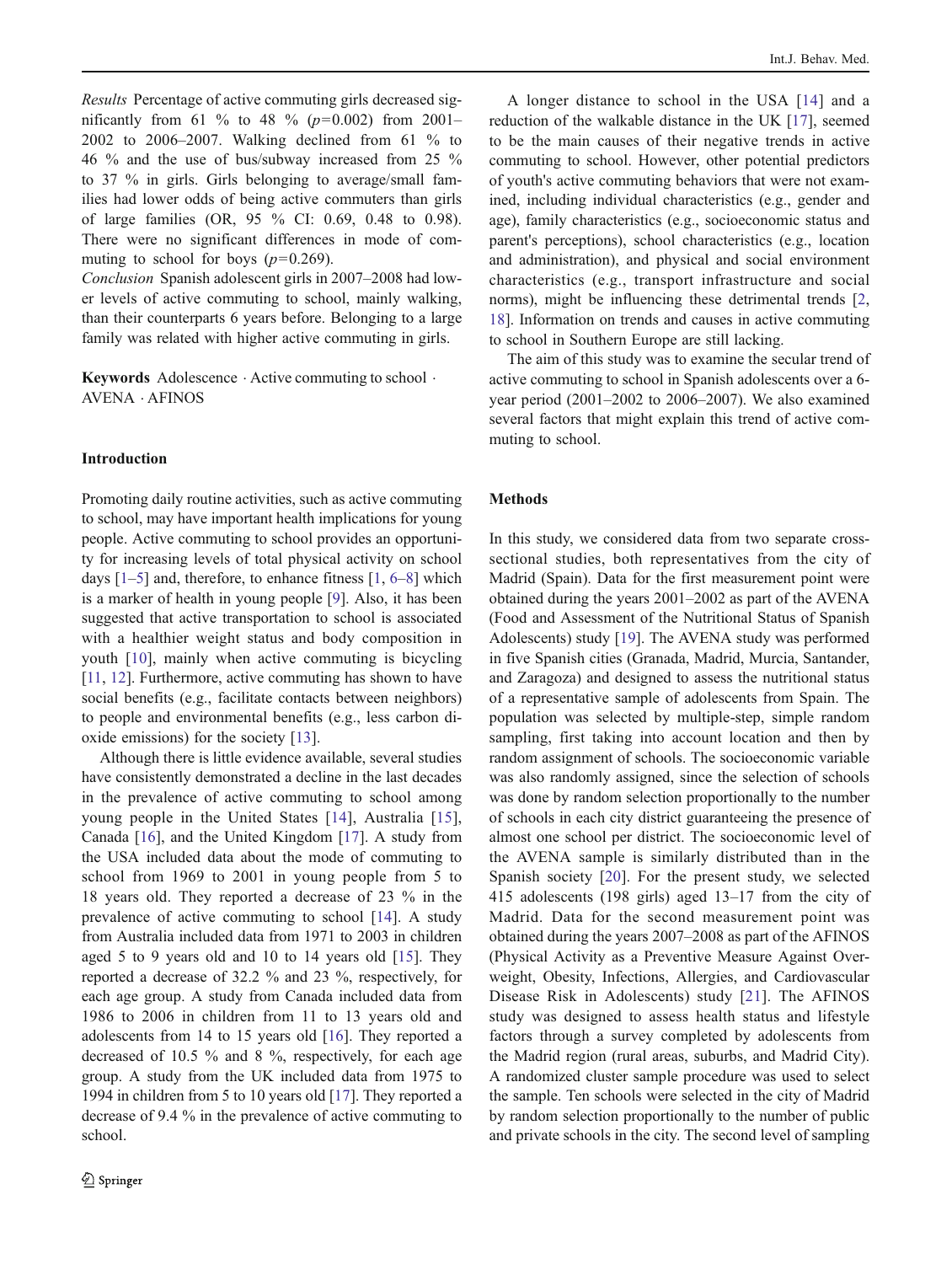was school classroom/grade (four levels) [[22\]](#page-7-0). For the present study, we selected 891 adolescents (448 girls) aged 13– 17 only from the city of Madrid.

Parents/guardians and adolescents from both studies gave their written informed consent for participation. The AVENA study was approved by the Review Committee for Research Involving Human Subjects of the Hospital Universitario Marqués de Valdecilla (Santander, Spain). The AFINOS study was approved by the Ethics Committee of the Puerta de Hierro Hospital (Madrid, Spain) and the Bioethics Committee of the Spanish Research Council.

The assessment of commuting to school was similar in both studies using a standardized question for Spanish adolescents [\[20](#page-7-0), [22](#page-7-0)]: "How do you usually travel to school?" and response options were: "car, walking, cycling, bus/subway, motorcycle, other." The active commuting to school group were those adolescents who walked or cycled to school. The passive commuting to school group were those adolescents who used the bus/subway or car or motorcycle. The duration of the habitual journey to school was: "How long does it usually take you to travel from home to school?" and response options were: "15 minutes or less, from 15 to 30 minutes, from 30 minutes to 1 hour, more than 1 hour." Answers were categorized in two groups: 15 min or less and more than 15 min.

Several sociodemographic characteristics collected similarly in both studies were selected: age, type of school, family structure, and family size. Age was categorized in five groups: 13, 14, 15, 16, and 17 years. The type of school was categorized on the basis of being administered by the national government (public schools) or not (private schools). Family structure was self-reported by adolescents and was categorized as having both parents at home and another option (i.e., mother or father or neither at home). Family size was self-reported by adolescents answering the number of brothers/sisters in their family and it was categorized according to the Spanish government criteria: large family if ≥3 children or average/small family if ≤2 children.

#### Statistical Analyses

Differences in sociodemographic (age, type of school, family structure, and family size) and commuting characteristics (commuting to school, time of commuting) between both measurement points in boys and girls were assessed by chisquare. Mode of commuting to school between both measurement points was described for the whole sample, boys and girls. Associations of active commuting to school (active vs. passive) with the measurement point (2001–2002 vs. 2007–2008) and with sociodemographic characteristics (age, type of school, family structure, and family size) were studied using binary logistic regression. Active commuting to school was entered into the models as the dependent

variable (active=1, passive=0) and measurement point (the reference group was the measurement in 2007–2008) as the independent variable. The analysis was controlled for age, type of school, family structure, and family size, which were included as categorical variables. The analysis was done separately for boys and girls. The significance level was 5 % and all calculations were performed using SPSS v.18.0 software for Windows.

## Results

Sociodemographic and commuting characteristics (age, commuting to school, time of commuting, type of school, family structure, and family size) in both measurement points are presented in Table [1](#page-3-0). Percentage of active commuting in boys did not change substantially (from 44 % to 49 %,  $p=0.269$ ), but percentage of active commuting in girls decreased significantly from 61 % to 48 % ( $p=0.002$ ), from 2001–2002 to 2006–2007.

Percentages of commuting modes to school in the study population by measurement point are shown in Fig. [1](#page-4-0) for all the sample, boys and girls. Walking declined from 61 % to 46 % and the use of bus/subway increased from 25 % to 37 % in girls between the two measurement points. Biking had a very low use: 0.2 % of adolescents in 2001–2002 and 2 % in 2006–2007.

Logistic regression analysis confirmed theses trend in both boys (OR, 95 % CI: 1.45, 0.95 to 2.21) and girls (OR, 95 % CI: 0.67, 0.45 to 0.99) after adjusting for age, type of school, family structure, and family size (Table [2\)](#page-5-0). Boys with one or no parents at home had lower odds of being active commuters than boys with both parents at home (OR, 95 % CI: 0.61, 0.40 to 0.93). Girls belonging to average/small families also had lower odds of being active commuters than girls of large families (OR, 95 % CI: 0.69, 0.48 to 0.98).

Additional analysis indicated that more than 80 % of the active commuters from both studies reported to spend less than 15 min in the journey to school. There was a significant increasing trend of the journey duration in active girls between 2001–2002 and 2007–2008. The percentage of active girls reporting a journey longer than 15 min increased from 10 % in 2001–2002 to 23 % in 2007–2008 ( $p=0.003$ ).

#### Discussion

The results of the present study showed that Spanish adolescent girls in 2007–2008 had lower levels of active commuting to school, mainly walking, than their counterparts 6 years before. Belonging to a large family was related with higher active commuting in girls; it might have contributed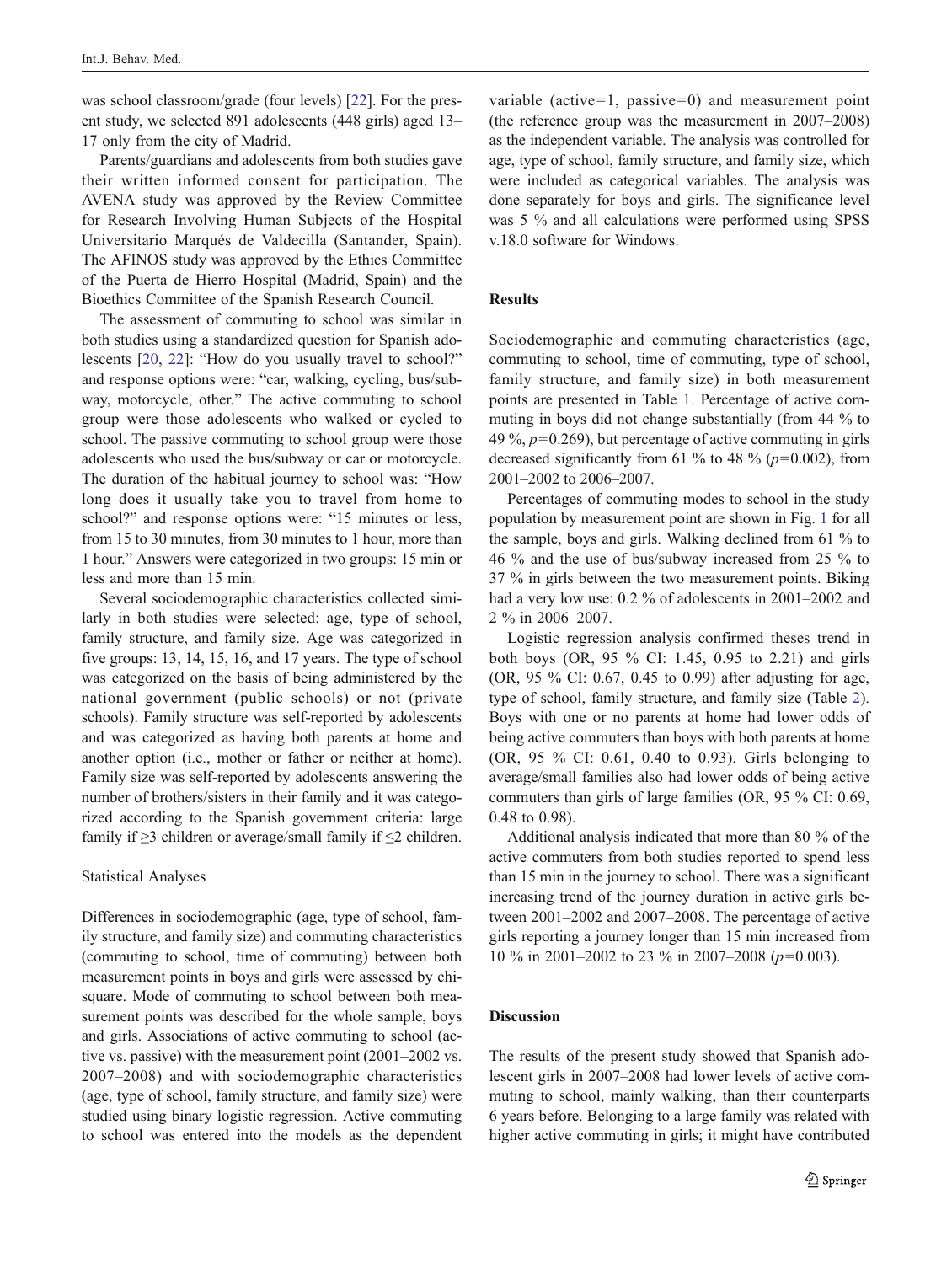<span id="page-3-0"></span>Table 1 Sociodemographic and commuting characteristics in adolescents from Madrid in 2001–2002 and 2006–2007

|                         | Boys (%) |           |           | Girls $(\%)$     |        |           |           |             |
|-------------------------|----------|-----------|-----------|------------------|--------|-----------|-----------|-------------|
|                         | Number   | 2001-2002 | 2006-2007 | $\boldsymbol{P}$ | Number | 2001-2002 | 2006-2007 | $P^{\rm a}$ |
| Age (years)             | 660      |           |           | 0.968            | 646    |           |           | 0.009       |
| 13                      |          | 17.5      | 19.0      |                  |        | 14.1      | 15.2      |             |
| 14                      |          | 25.3      | 26.0      |                  |        | 23.2      | 25.2      |             |
| 15                      |          | 20.3      | 21.0      |                  |        | 34.3      | 21.7      |             |
| 16                      |          | 24.4      | 22.3      |                  |        | 20.2      | 24.3      |             |
| 17                      |          | 12.4      | 11.7      |                  |        | 8.1       | 13.6      |             |
| Commuting to school     | 657      |           |           | 0.269            | 643    |           |           | 0.002       |
| Active                  |          | 44.4      | 49.0      |                  |        | 61.0      | 47.8      |             |
| Passive                 |          | 55.6      | 51.0      |                  |        | 39.0      | 52.2      |             |
| Time of commuting (min) | 657      |           |           | 0.319            | 645    |           |           | < 0.001     |
| $\leq15$                |          | 55.6      | 51.5      |                  |        | 74.1      | 53.6      |             |
| $>15$                   |          | 44.4      | 48.5      |                  |        | 25.9      | 46.4      |             |
| Type of school          | 657      |           |           | $0.001$          | 644    |           |           | < 0.001     |
| Public                  |          | 16.4      | 70.9      |                  |        | 29.1      | 68.3      |             |
| Private                 |          | 83.6      | 29.1      |                  |        | 70.9      | 31.7      |             |
| Family structure        | 626      |           |           | $0.001$          | 624    |           |           | 0.189       |
| Mother and father       |          | 90.2      | 75.4      |                  |        | 79.5      | 74.6      |             |
| $1/no$ parent           |          | 9.8       | 24.6      |                  |        | 20.5      | 25.4      |             |
| Family size             | 626      |           |           | 0.010            | 622    |           |           | 0.217       |
| $\geq$ 3 children       |          | 38.3      | 27.8      |                  |        | 34.9      | 29.8      |             |
| $\leq$ 2 children       |          | 61.7      | 72.2      |                  |        | 65.1      | 70.2      |             |

 ${}^{a}P$  values were calculated using chi-square tests

Significant P values ( $p < 0.05$ ) are higlighted in bold text

to explain this trend. Because active commuting to school has evident health implications in adolescence, policy efforts should be focused on stopping this trend, especially in girls.

According to our results, similar secular changes have been reported in the rate of active commuting to school among boys and girls from the USA [[14\]](#page-7-0), Australia [\[15](#page-7-0)], Canada [\[16](#page-7-0)], and the UK [\[17](#page-7-0)]. Data from USA and UK used national databases, data from Australia used a state database from New South Wales, and data from Canada used a database from the Greater Toronto Area. Data from the USA [[14\]](#page-7-0) reported that in 1969, 41 % of students walked or biked to school and by 2001, only 13 % did. It means a decrease of 0.8 % per year. The private vehicle (mainly car) use increased from 17 % to 55 % from 1969 to 2001. Data from Australia observed a decrease in children aged 10– 14 years from 44 % to 21 % in walking, that is, a decrease of 0.4 % per year [\[15](#page-7-0)]. The use of a car increased from 12 % to 48 %. In Canada [[16\]](#page-7-0), walking to school declined from 53 % to 43 % for 11–13-year-olds and from 39 % to 31 % for 14– 15-year-olds, between 1986 and 2006. It means a decrease of 0.6 % per year. The car use increased from 15 % to 20 % for  $11-13$ -year-olds and from 16 % to 19 % for  $14-15$ -yearolds. Data from the UK [\[17](#page-7-0)] included children aged 5– 10 years from 1975 to 1995. They observed a decrease of 9 % in walking (from 71 % to 62 %), which means 0.5 % per year. Car use increased in 13 % but the distance driven decreased. In the current study, girls reported a decrease in active commuting to school of 13 % in 6 years, which means 0.5 % per year. It is similar to girls and boys from the UK [[17\]](#page-7-0), slightly higher than Australia [\[15](#page-7-0)] and lower than Canada [[16\]](#page-7-0) and the USA [\[14](#page-7-0)]. None of these studies found gender differences in the different measurement points. The studies from the UK [\[17](#page-7-0)] and from Canada [\[16](#page-7-0)] studied boys and girls together. The study from Australia [[15\]](#page-7-0) studied boys and girls separately but both showed mostly similar results and pooled data were shown. They only found one gender difference: girls aged 10–14 years were more frequently driven from school in 1971 (8.6 % and 4.9 % for girls and boys, respectively). The study from the USA [\[14](#page-7-0)] showed the results for the whole sample and for boys and girls separately; they did not found gender differences. In 1977, 24.7 % of the boys and 22.2 % of the girls showed active commuting to school; in 2001, these percentages decreased and only 13.4 % of boys and 12.5 % of girls showed active commuting to school.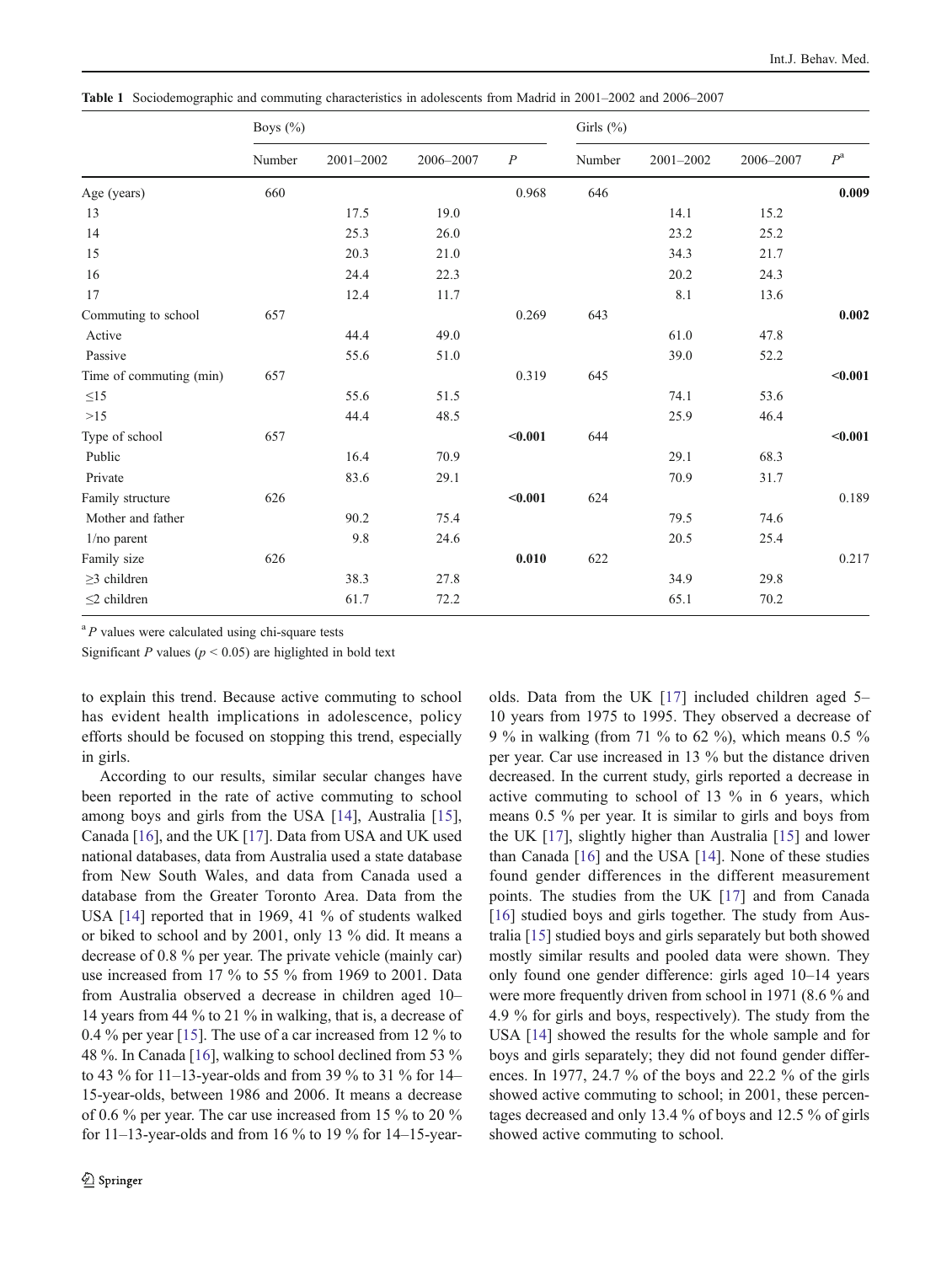<span id="page-4-0"></span>Fig. 1 Commuting modes to school



Comparisons must be taken cautiously because of methodological and specific country differences. Moreover, the averages trend per year calculated above are theoretical, since trends do not change constantly every year.

It seems that the decrease in active commuting is mirrored by a rise in driving to school. This rising is highly evident in the USA and Australia with rates of 38 % and 36 %, respectively. In the current study, motorized transportation increases more moderately from 48 % in 2001–2002 to 52  $\%$  in 2006–2007. A similar increasing rate  $(4\% )$  was found in Canada and lightly higher (13 %) among the UK population.

A longer distance to school in the USA [[14](#page-7-0)] and a reduction of the walkable distance in the UK [[17\]](#page-7-0) seemed to be the main causes of this negative trend in active commuting to school. Actually, distance has been reported to be the main predictor of active commuting to school [\[2](#page-7-0), [23,](#page-7-0) [24](#page-7-0)]. Moreover, distance between home and school is mostly related with urban plans and policies. The USA, which is a big country, has more open spaces and most people live in single houses; the density population in all USA is 33 people per square kilometer (World Population Prospects, 2008) [\[25](#page-7-0)]. However, density population in overall Spain is 90 people per square kilometer and in Madrid City increases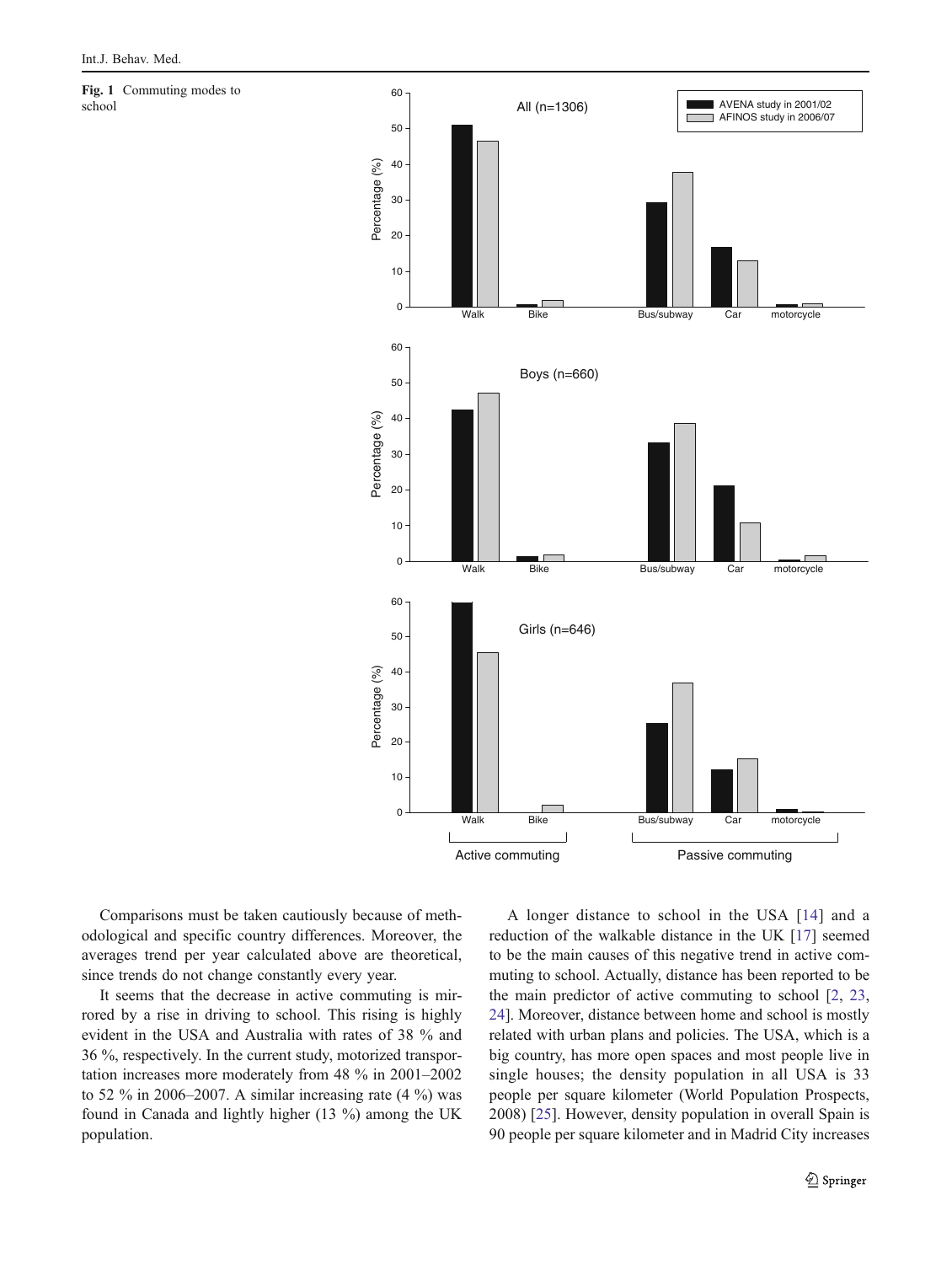<span id="page-5-0"></span>

|  |  |  |  |  | Table 2 Odds ratio for active commuting to school in adolescent boys and girls from Madrid in 2001-2002 and 2006-2007 |
|--|--|--|--|--|-----------------------------------------------------------------------------------------------------------------------|
|--|--|--|--|--|-----------------------------------------------------------------------------------------------------------------------|

|                   | Commuting to school (active vs. passive) |               |                  |                 |               |                  |  |  |
|-------------------|------------------------------------------|---------------|------------------|-----------------|---------------|------------------|--|--|
|                   | Boys $(n=621)$                           |               |                  | Girls $(n=618)$ |               |                  |  |  |
|                   | <b>OR</b>                                | 95 % CI       | $\boldsymbol{P}$ | <b>OR</b>       | 95 % CI       | $\boldsymbol{P}$ |  |  |
| Measurement point |                                          |               |                  |                 |               |                  |  |  |
| 2001-2002         | $\mathbf{1}$                             | Reference     |                  | $\mathbf{1}$    | Reference     |                  |  |  |
| 2006-2007         | 1.45                                     | $0.95 - 2.21$ | 0.083            | 0.67            | $0.45 - 0.99$ | 0.047            |  |  |
| Age (years)       |                                          |               |                  |                 |               |                  |  |  |
| 13                | $\mathbf{1}$                             | Reference     |                  | $\mathbf{1}$    | Reference     |                  |  |  |
| 14                | 1.33                                     | $0.82 - 2.16$ | 0.245            | 0.98            | $0.58 - 1.67$ | 0.963            |  |  |
| 15                | 1.22                                     | $0.73 - 2.03$ | 0.447            | 0.97            | $0.57 - 1.65$ | 0.922            |  |  |
| 16                | 0.59                                     | $0.35 - 0.99$ | 0.046            | 0.95            | $0.56 - 1.63$ | 0.861            |  |  |
| 17                | 0.96                                     | $0.53 - 1.74$ | 0.906            | 0.64            | $0.34 - 1.21$ | 0.176            |  |  |
| Type of school    |                                          |               |                  |                 |               |                  |  |  |
| Public            | $\mathbf{1}$                             | Reference     |                  | $\mathbf{1}$    | Reference     |                  |  |  |
| Private           | 1.13                                     | $0.77 - 1.65$ | 0.529            | 1.32            | $0.93 - 1.89$ | 0.122            |  |  |
| Family structure  |                                          |               |                  |                 |               |                  |  |  |
| Mother and father | $\mathbf{1}$                             | Reference     |                  | 1               | Reference     |                  |  |  |
| $1/no$ parent     | 0.61                                     | $0.40 - 0.93$ | 0.022            | 0.970           | $0.66 - 1.42$ | 0.878            |  |  |
| Family size       |                                          |               |                  |                 |               |                  |  |  |
| $\geq$ 3 children | 1                                        | Reference     |                  | $\mathbf{1}$    | Reference     |                  |  |  |
| $\leq$ 2 children | 1.23                                     | $0.86 - 1.75$ | 0.258            | 0.690           | $0.48 - 0.98$ | 0.040            |  |  |
|                   |                                          |               |                  |                 |               |                  |  |  |

All the analysis were controlled for age, type of school, family structure, and family size

Significant P values ( $p \le 0.05$ ) are higlighted in bold text

to 5,209 people per square kilometer. Walking and biking rates are higher in denser neighborhoods [\[26](#page-7-0)].

Apart from distance, there are other personal (i.e., parental safety concerns and sociodemographic characteristics) and environmental factors (i.e., connectivity of the route and major road crossings) that might individually affect the decision of active commuting to school [\[27](#page-7-0), [28\]](#page-7-0). In the current study with Spanish adolescents, the percentage of active girls decreased but their journey duration increased. The fact that the duration increased suggests that the commuting distance increased in active girls. Focusing on examining what factors could determine the decrease in activecommuter girls from 2001–2002 to 2006–2007, we found an interesting association with family size. A higher percentage of girls whose family had three or more children used active modes  $(57.5 \%)$  rather than passive modes (42.5 %). It may be speculated that adolescent girls from large families are more independent to actively commute to school because: (1) their parents are busy commuting younger children and adolescents go on their own, (2) parents encourage their children to actively commute to school when two or more siblings go together, and/or (3) parents encourage their children to actively commute to school because their older children used to do it with success and

they are used to it. Since the number of children per family has decreased from 2001–2002 to 2006–2007, we might consider that this fact has contributed to decrease activecommuter girls.

The gender differences observed in the current study when examining the trends in active commuting to school have not been observed in other trend studies. It may be related to the independent mobility and perceptions in the built environment among adolescents or their parents when they actively commute to school. Independent mobility has been reported to be higher in boys than girls [\[29](#page-7-0)]. Perception of the built environment is a subjective issue. Actually, everyday risk discourses is constructed according to gender and generation, and they are most significant in shaping mobility [[30\]](#page-7-0). Maybe, the current parents assume a lower independent mobility in their girls than previous generations. Crime rates and traffic, among other perceptions, might contribute to a perceived dangerous environment. However, the crime rate in Madrid has lightly decreased from 2001–2002 to 2006–2007. Data from the European Commission indicated that the rate of crime (number of recorded crimes per 1,000 population) was 38.8 in the period 1999–2002 and 36.7 in the period 2003–2006 [[31\]](#page-7-0). Therefore, this rate does not seem to explain the results in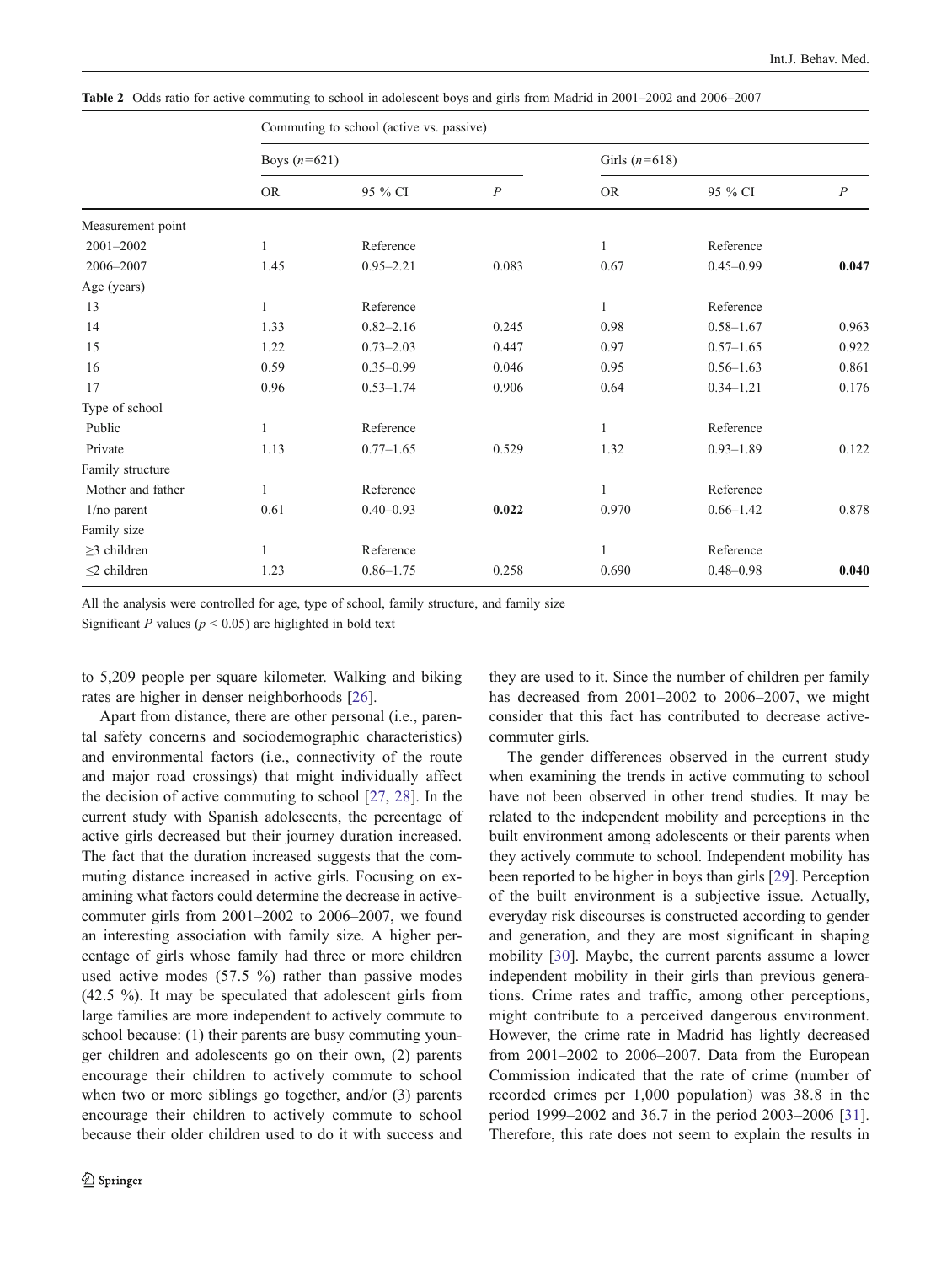the current study. Parent's perception about the environment and danger might differ from objective data. It is plausible that perceived danger is more influential on active commuting to school than objective danger.

These results are important, since there is strong evidence that adolescent girls in Spain participate in lower levels of leisure-time physical activity than boys in both AVENA [[32,](#page-7-0) [33](#page-7-0)] and AFINOS studies [\[34](#page-8-0)]. Boys reported approximately 1.5-fold higher levels of participation in leisure-time physical activity than girls in 2001–2002 and 2006–2007. This result together with the main finding in the current study, glimpses that adolescent girls from Spain are at risk of not achieving the minimum recommended levels of physical activity [[35\]](#page-8-0).

#### Public Health Strategies

The observed transition from active to inactive modes of commuting to school has negative implications for both human and environmental health. Firstly, walking to and from school seems a feasible opportunity to be physically active on 5 days of the week. It has been suggested that walking to school might also stimulate further physical activity [\[36](#page-8-0)]. Secondly, the motorization of short trips has an adverse impact on health and the environment [[37](#page-8-0)]. Environmental factors such as air pollution and climate change, decreasing petrol and gas reserves, noise, and traffic congestions near schools must be considered [\[15](#page-7-0)]. Furthermore, active commuting to school has been associated with environmental, family, and personal barriers [\[23](#page-7-0), [24,](#page-7-0) [27](#page-7-0)]. Taking into account these studies, the authors suggest that these two strategies might be prioritized for promoting physical activity when commuting to school among adolescents: (1) an educational initiative focusing on school communities, including teachers, parents, and students, i.e., teach parents and young people the safest way to school, how to be a good pedestrian and cyclist, and benefits of walking and cycling to school and (2) an environmental initiative focusing on local governments strategies, i.e., build crosswalks, sidewalks, and bike lanes on the way to school. These strategies should be addressed within an interdisciplinary framework including policy makers, public health professionals, transport and land use planners, and community and school engagement.

#### Strengths and Limitations

The main strength of this study is the inclusion of two samples of Madrid City studied 6 years apart. It is of interest to study the secular trend in other countries' capitals to confirm or contrast the decline in active commuting to school in the last years in large urban areas. To the best of our knowledge, these are the first data on trends of commuting to school in Spain. The main limitation is that sampling procedures of both studies were not identical. Although participants from different types of school were invited to participate in a representative proportion for Madrid City, some schools rejected to participate and the final number of public and private schools differed between the studies. To deal with this limitation, statistical analyses were adjusted for type of school (private vs. public) and additional analyses were conducted separating adolescents from private and public schools. Results confirmed that the decreasing trend of active commuting to school among girls occurred only in private schools and not in public schools; however, these results must be interpreted cautiously because of the low number of public schools from the AVENA study. Other limitations were the low number of confounders used, since only identical variables from both studies could be included for studying the secular trend and that measures of socioeconomic status such as parent educational and professional levels were available in the AVENA study but they were not available in the AFINOS study [\[22](#page-7-0)]. Furthermore, the question used to measure the mode of commuting to school only reported the way to school; information about the way from school is lacking.

## Conclusion

This study suggested a decline in active commuting to school, mainly walking, in girls from Madrid City from 2001–2002 to 2006–2007. Future studies should investigate in-depth factors determining this decline. Since active commuting to school is an important health behavior in young people, public health strategies must promote this opportunity to increase the physical activity levels in adolescents, especially in girls. The findings of this study have important implications for health and both education and urban policies. Public authorities in the fields of education and city planning have clear evidence about the benefits of promoting active commuting to school behaviors among young people. Moreover, there is evidence that percentage of active commuters to school are decreasing.

Acknowledgments We thank the adolescents and teachers who participated in these studies. The AVENA study was supported by the Spanish Ministry of Health, FEDER-FSE funds FIS no. 00/0015 and grants from Panrico S.A., Madaus S.A., and Procter and Gamble S.A. The AFINOS study was supported by the Spanish Ministry of Education and Science (DEP2006-56184-C03-02/PREV) and an E.U. funding (FEDER). DMG had a grant from the Spanish Ministry of Education and Science (AP2006-02464). FBO is supported by grants from the Spanish Ministry of Education (EX-2008-0641; RYC-2011-09011) and the Swedish Heart-Lung Foundation (20090635).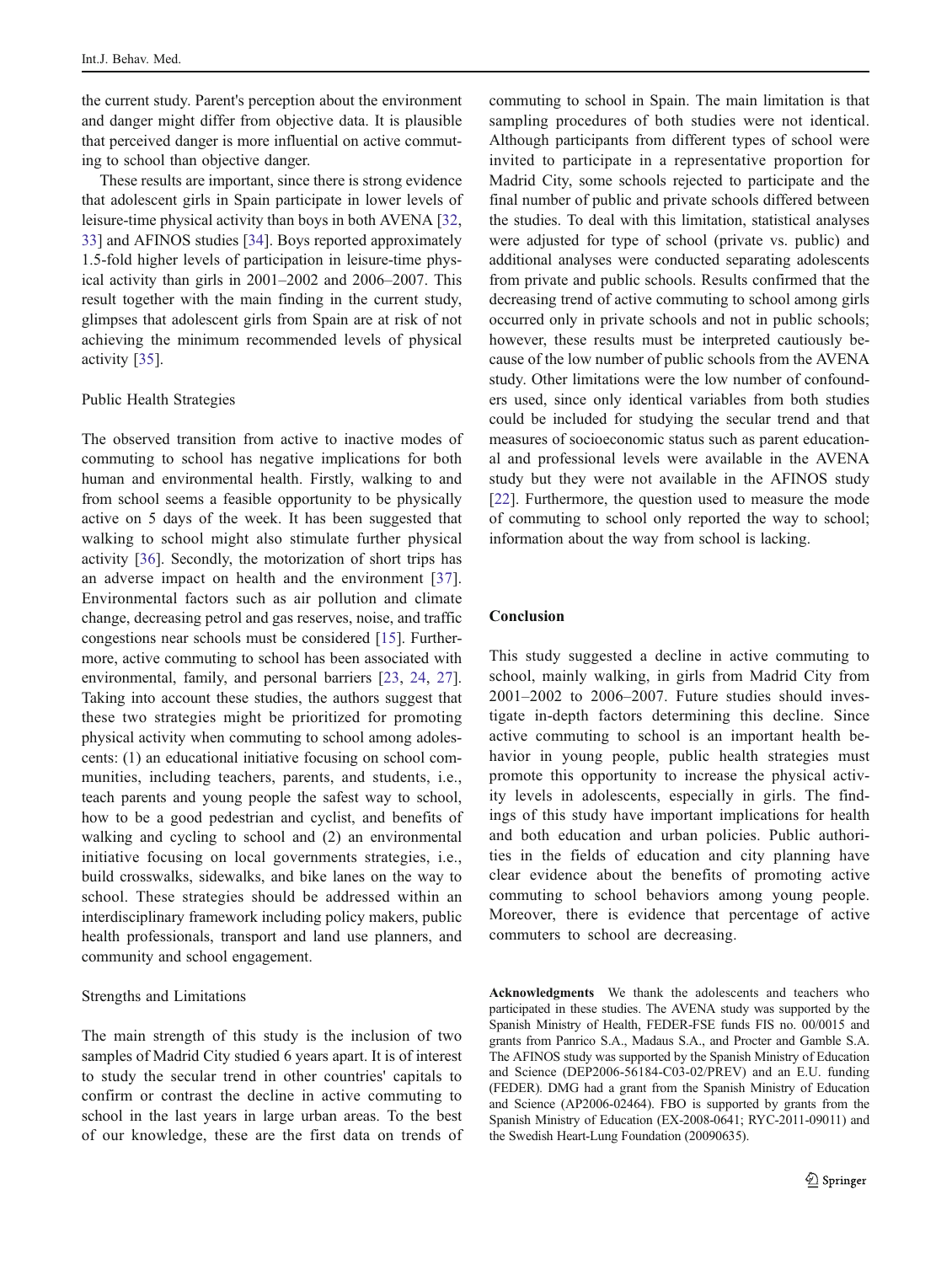<span id="page-7-0"></span>Disclosure The content of this paper reflects only the authors' view and the rest of AVENA and AFINOS study members are not responsible for it. The writing group takes sole responsibility for the content of this article.

## **References**

- 1. Chillón P, Ortega FB, Ruiz JR, Veidebaum T, Oja L, Maestu J, et al. Active commuting to school in children and adolescents: an opportunity to increase physical activity and fitness. Scand J Publ Health. 2010;38(8):873–9.
- 2. Davison KK, Werder JL, Lawson CT. Children's active commuting to school: current knowledge and future directions. Prev Chronic Dis. 2008;5(3):A100.
- 3. Cooper AR, Andersen LB, Wedderkopp N, Page AS, Froberg K. Physical activity levels of children who walk, cycle, or are driven to school. Am J Prev Med. 2005;29(3):179–84.
- 4. Sirard JR, Riner Jr WF, McIver KL, Pate RR. Physical activity and active commuting to elementary school. Med Sci Sports Exerc. 2005;37(12):2062–9.
- 5. Tudor-Locke C, Neff LJ, Ainsworth BE, Addy CL, Popkin BM. Omission of active commuting to school and the prevalence of children's health-related physical activity levels: the Russian Longitudinal Monitoring Study. Child Care Health Dev. 2002;28  $(6):507-12.$
- 6. Aires L, Pratt M, Lobelo F, Santos RM, Santos MP, Mota J. Associations of cardiorespiratory fitness in children and adolescents with physical activity, active commuting to school, and screen time. J Phys Act Health. 2011;8 Suppl 2:S198–205.
- 7. Cooper AR, Wedderkopp N, Wang H, Andersen LB, Froberg K, Page AS. Active travel to school and cardiovascular fitness in Danish children and adolescents. Med Sci Sports Exerc. 2006;38 (10):1724–31.
- 8. Voss C, Sandercock G. Aerobic fitness and mode of travel to school in English schoolchildren. Med Sci Sports Exerc. 2010;42  $(2):281-7.$
- 9. Ortega FB, Ruiz JR, Castillo MJ, Sjöström M. Physical fitness in childhood and adolescence: a powerful marker of health. Int J Obes (Lond). 2008;32(1):1–11.
- 10. Lubans DR, Boreham CA, Kelly P, Foster CE. The relationship between active travel to school and health-related fitness in children and adolescents: a systematic review. Int J Behav Nutr Phys Act. 2011;8(1):5.
- 11. Bere E, Seiler S, Eikemo TA, Oenema A, Brug J. The association between cycling to school and being overweight in Rotterdam (The Netherlands) and Kristiansand (Norway). Scand J Med Sci Sports. 2011;21(1):48–53.
- 12. Ostergaard L, Grontved A, Borrestad LA, Froberg K, Gravesen M, Andersen LB. Cycling to school is associated with lower BMI and lower odds of being overweight or obese in a large populationbased study of Danish adolescents. J Phys Act Health. 2010.
- 13. Giles-Corti B, Foster S, Shilton T, Falconer R. The co-benefits for health of investing in active transportation. NSW Public Health Bull. 2010;21(5–6):122–7.
- 14. McDonald NC. Active transportation to school: trends among U.S. schoolchildren, 1969–2001. Am J Prev Med. 2007;32(6):509–16.
- 15. van der Ploeg HP, Merom D, Corpuz G, Bauman AE. Trends in Australian children traveling to school 1971–2003: burning petrol or carbohydrates? Prev Med. 2008;46(1):60–2.
- 16. Buliung RN, Mitra R, Faulkner G. Active school transportation in the Greater Toronto Area, Canada: an exploration of trends in space and time (1986–2006). Prev Med. 2009;48(6):507–12.
- 17. Black C, Collins A, Snell M. Encouraging walking: the case of journey-to-school trips in compact urban areas. Urban Stud. 2001;38(7):1121–41.
- 18. Hume C, Timperio A, Salmon J, Carver A, Giles-Corti B, Crawford D. Walking and cycling to school: predictors of increases among children and adolescents. Am J Prev Med. 2009;36 (3):195–200.
- 19. González-Gross M, Castillo MJ, Moreno L, Nova E, González-Lamuño D, Pérez-Llamas F, et al. Feeding and assessment of nutritional status of Spanish adolescents (AVENA study). Assessment of risks and intervention proposal. Nutr Hosp. 2003;18  $(1):15-28.$
- 20. Chillón P, Ortega FB, Ruiz JR, Perez IJ, Martín-Matillas M, Valtuena J, et al. Socio-economic factors and active commuting to school in urban Spanish adolescents: the AVENA study. Eur J Publ Health. 2009;19(5):470–6.
- 21. Veiga OL, Gomez-Martinez S, Martinez-Gomez D, Villagra A, Calle ME, Marcos A. Physical activity as a preventive measure against overweight, obesity, infections, allergies and cardiovascular disease risk factors in adolescents: AFINOS study protocol. BMC Publ Health. 2009;9:475.
- 22. Martinez-Gomez D, Veiga OL, Gomez-Martinez S, Zapatera B, Calle ME, Marcos A. Behavioural correlates of active commuting to school in Spanish adolescents: the AFINOS (physical activity as a preventive measure against overweight, obesity, infections, allergies, and cardiovascular disease risk factors in adolescents) study. Publ Health Nutr. 2011;1–8.
- 23. Panter JR, Jones AP, van Sluijs EM. Environmental determinants of active travel in youth: a review and framework for future research. Int J Behav Nutr Phys Act. 2008;5:34.
- 24. Pont K, Ziviani J, Wadley D, Bennett S, Abbott R. Environmental correlates of children's active transportation: a systematic literature review. Health Place. 2009;15(3):827–40.
- 25. World Population Prospects: The 2008 revision population database. [www.un.org.](http://www.un.org) Available at: [http://www.inegi.org.mx/sistemas/](http://www.inegi.org.mx/sistemas/sisept/Default.aspx?t=mdemo119&s=est&c=17521) [sisept/Default.aspx?t](http://www.inegi.org.mx/sistemas/sisept/Default.aspx?t=mdemo119&s=est&c=17521)=[mdemo119&s](http://www.inegi.org.mx/sistemas/sisept/Default.aspx?t=mdemo119&s=est&c=17521)=[est&c](http://www.inegi.org.mx/sistemas/sisept/Default.aspx?t=mdemo119&s=est&c=17521)=[17521.](http://www.inegi.org.mx/sistemas/sisept/Default.aspx?t=mdemo119&s=est&c=17521) [database on the Internet]. Accessed 4 may 2010.
- 26. Braza M, Shoemaker W, Seeley A. Neighborhood design and rates of walking and biking to elementary school in 34 California communities. Am J Health Promot. 2004;19(2):128–36.
- 27. Timperio A, Ball K, Salmon J, Roberts R, Giles-Corti B, Simmons D, et al. Personal, family, social, and environmental correlates of active commuting to school. Am J Prev Med. 2006;30(1):45–51.
- 28. Bringolf-Isler B, Grize L, Mäder U, Ruch N, Sennhauser FH, Braun-Fahrländer C. Personal and environmental factors associated with active commuting to school in Switzerland. Prev Med. 2008;46:67–73.
- 29. Page AS, Cooper AR, Griew P, Jago R. Independent mobility, perceptions of the built environment and children's participation in play, active travel and structured exercise and sport: the PEACH Project. Int J Behav Nutr Phys Act. 2010;7:17.
- 30. Murray L. Making the journey to school: the gendered and generational aspects of risk in constructing everyday mobility. Health Risk Soc. 2009;11(5):471–86.
- 31. <http://ec.europa.eu>. Eurostat's urban audit (THE URBAN AUDIT. Towards the benchmarking of quality of life in 58 European cities) [http://epp.eurostat.ec.europa.eu/statistics\\_explained/index.php/](http://epp.eurostat.ec.europa.eu/statistics_explained/index.php/European_cities) European cities. 2012. Accesed 7 march 2012.
- 32. Gracia-Marco L, Tomas C, Vicente-Rodríguez G, Jimenez-Pavón D, Rey-Lopez JP, Ortega FB, et al. Extra-curricular participation in sports and socio-demographic factors in Spanish adolescents: the AVENA study. J Sports Sci. 2010;28(13):1383–9.
- 33. Martín-Matillas M, Ortega FB, Chillón P, Pérez IJ, Ruiz JR, Castillo R, et al. Physical activity among Spanish adolescents: relationship with their relatives' physical activity—the AVENA study. J Sports Sci. 2011;29(4):329–36.